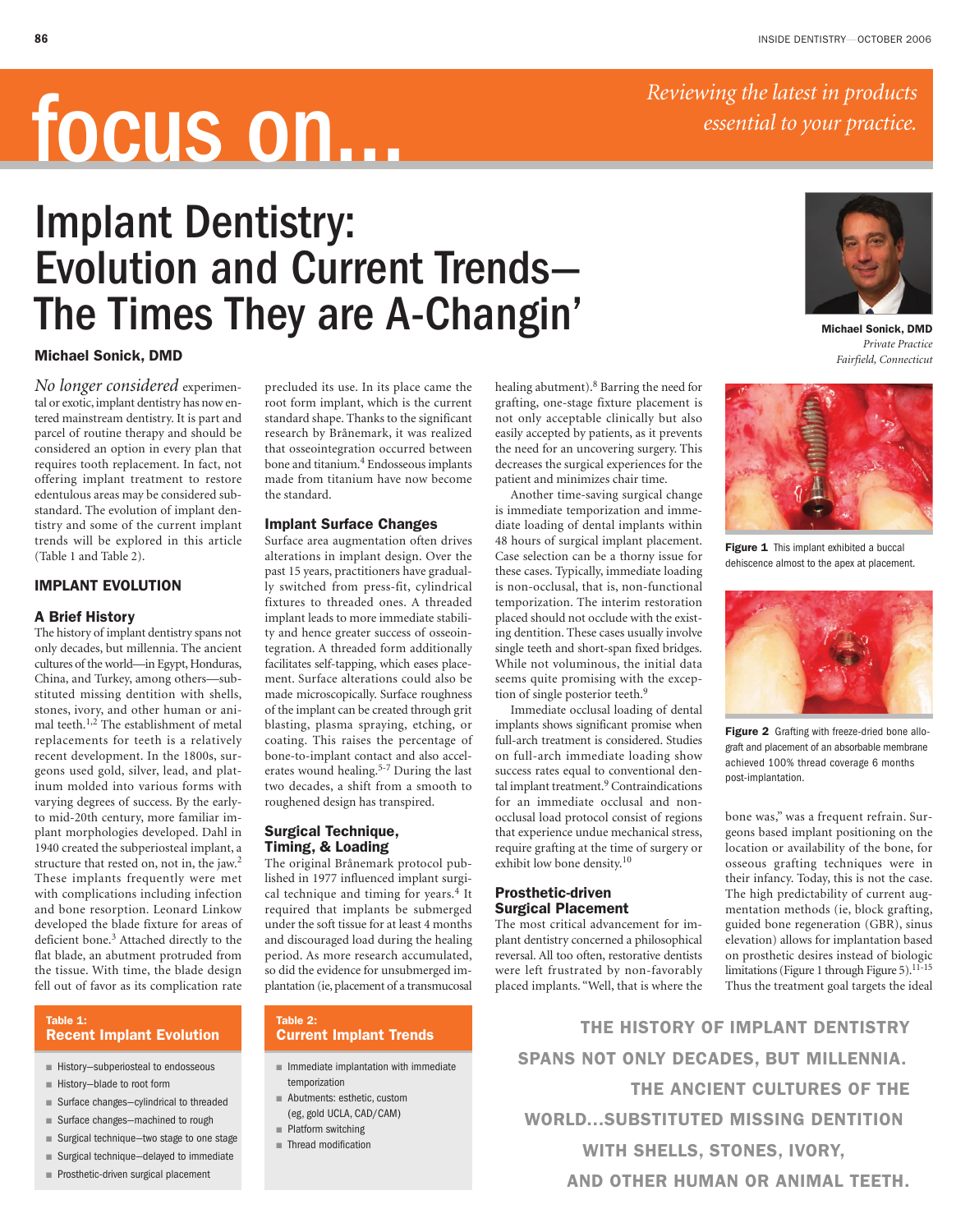**Figure 3** Severe pneumatization of the left maxillary sinus left less than 2 mm of residual bone in the area of teeth Nos. 13 and 14.



**Figure 6** The patient retains a failing eight-unit fixed partial denture.



**Figure 9** From the impression of the healing abutment, the computer program determines the correct position and morphology of the CAD/CAM abutment.



**Figure 4** Lateral wall sinus elevation with particulate bovine xenograft and an absorbable membrane resulted in significant vertical augmentation after 9 months.



**Figure 7** After removal of the mandibular dentition, implants are inserted into the newly edentulous ridge.



**Figure 10** The CAD/CAM abutment milled from the cast.



**Figure 5** With adequate height of bone, two implants could be placed predictably and with primary stability.



**Figure 8** The interim complete denture is secured to the immediate implants 4 hours into the appointment.



Figure 11 The CAD/CAM abutment and final restoration in place.

**THE PRECISION OF THE MASTER IMPRESSION IS SOMETHING THAT CANNOT BE COMPROMISED… WITHOUT PRECISION, THE DEFINITIVE RESTORATION IS DOOMED TO CLINICAL FAILURE.** 

reconstruction of the dentition. For the vast majority of cases, no compromises founded on anatomy need be made. Significant amounts of horizontal and vertical bony dimension is able to be achieved with GBR. GBR has been shown to equal intraoral onlay grafting with respect to the amount of bone regenerated.16 Additionally, investigations do not demonstrate resorption of or lower implant survival in regenerated bone over time, when comparing GBR to onlay grafting. 11,13 Block grafts are not by and large superior to GBR; the evidence simply fails to support that statement.

## **CURRENT IMPLANT TRENDS**

As modern implantology is prostheticdriven, recent innovations affect the design, ease, esthetics and, in particular, the rapidity of fixture restoration (Table 2). Professionally and publicly, there appears to be a trend to speeding the process of implant treatment. Faster treatment has both risks and benefits. An examination of the process follows.

#### **Immediate Implantation with Immediate Temporization**

Immediate loading of an edentulous mandible is not a new concept. However, full-arch or full-mouth edentulation followed by immediate implantation and temporization is, both to the literature and the clinic (Figure 6 through Figure 8).17,18 Because of its cursory appeal, a number of implant distributors offer their own versions of the immediate surgery-and-load protocol and advertise full-mouth reconstruction executed in one appointment to the public. It must be noted that hours of judicious multidisciplinary diagnosis, planning, discussion, and laboratory work prior to the surgical appointment are needed, regardless of the corporate

protocol used. In the end, case selection becomes the limiting factor. The patient requires a favorable occlusal scheme, sufficient bone to ensure primary stability, good health and a lack of parafunctional habits, among other traits. There is a trend in the direction of this treatment. While early results are promising, this protocol is currently not the standard of care.

#### **Abutments**

Abutment fabrication has and continues to undergo significant metamorphosis. Many abutment options exist: standard machined titanium, standard machined gold, standard ceramic, custom made gold abutments (eg, UCLA) and computer-aided design/computer-aided manufacturing (CAD/CAM) titanium abutments. From a practical stance, implant success criteria include not only stability and function but also esthetic harmony. Depending on the tissue thickness, implant location, and bone level, a standard titanium abutment may appear gray through the mucosa. One solution involves use of abutments constructed from gold or ceramic. In certain cases the soft tissue will appear healthier and more esthetic.19-22 Improved appearance in the presence of a thin mucosa is the goal.

If the implant angulation falls short of ideal, a prefabricated straight or angled abutment may not compensate for offaxis orientation. Custom-made abutments, whether processed by the clinician or industrially, ease the restorative procedure and perfect results. Technology exists that reduces clinical work but still generates an abutment tailored to the individual. Some manufacturers offer CAD/CAM implant prosthetics (Figure 9 through Figure 11).<sup>23,24</sup> In this process, the company typically requires only a fixturelevel index or a healing abutment or implant-level impression. The surgeon or restorative dentist sends that and the appropriate casts to a company laboratory, which fabricates a custom abutment.

#### **Platform Switching**

The interface between the abutment and implant, or the microgap, is subject to micromovement and bacterial seeding, and if it lies at or below the crest of the bone, prompts osseous resorption for those reasons.<sup>25</sup> An alternate design for the two-stage implant is platform switching, which is achieved by aligning a relatively wide implant platform to a comparatively narrow abutment and medializes the microgap, thus removing the interface from direct contact with the bone (Figure 12 through Figure 15). With possible movement and infection compartmentalized more or less to only the soft tissue, less crestal resorption results. Clinical studies that employ this implant–abutment configuration observe reduced vertical bone loss, even after function.26 Although a concept that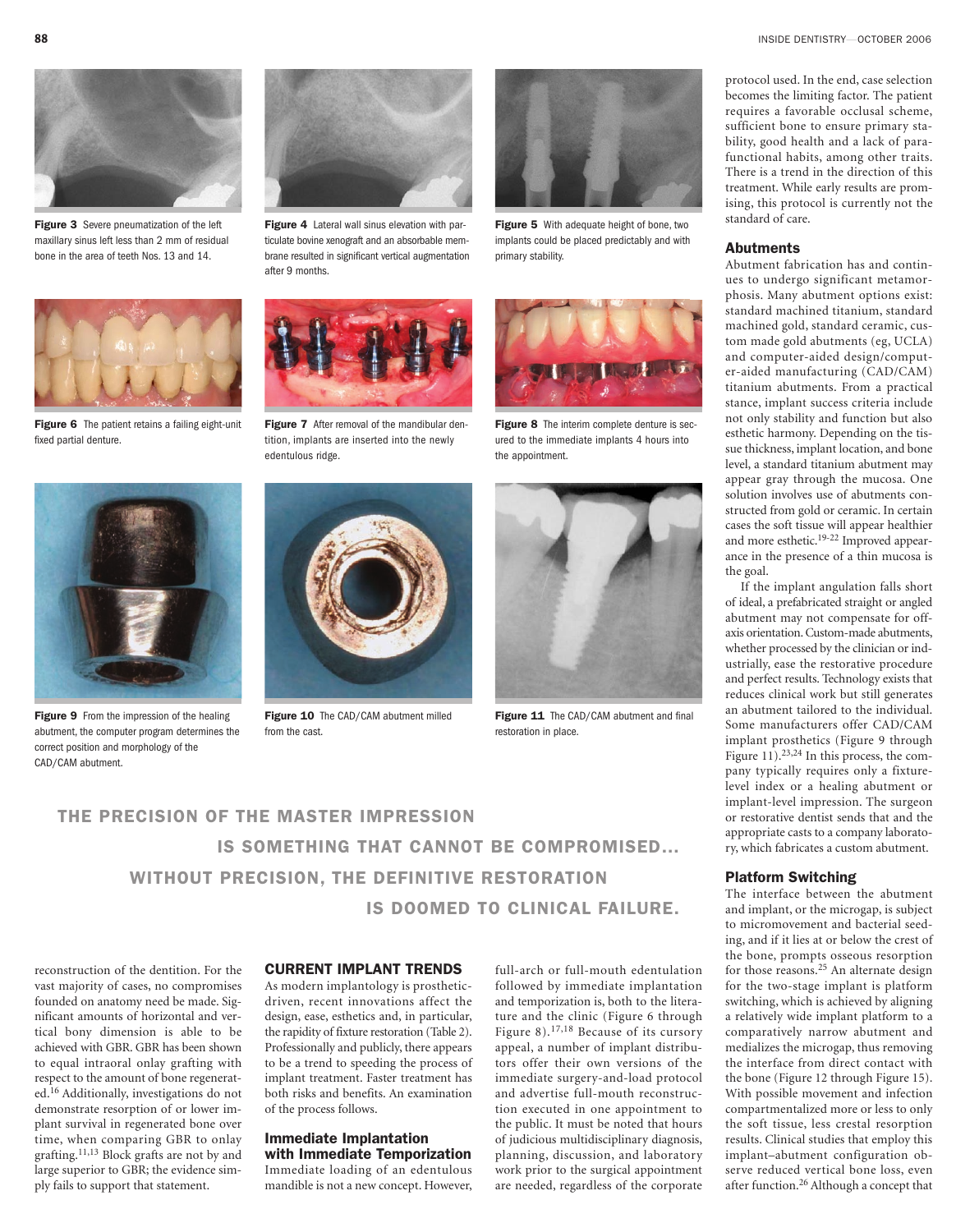garnered investigation only recently, platform switching data accumulates and shows potential.

# **Thread Modification**

To enhance the fixture surface area, one may increase thread pitch, alter thread morphology, or augment surface roughness. At present, manufacturers fabricate implants that vary in at least one of the above characteristics. For example, integration of fluoride onto the implant

surface boosts mineralization and attracts bone-forming cells.27 Rather than exhibiting threads of similar size spaced evenly along the body, some implants possess microthreads at their coronal segments (body or collar) to amplify surface area and, in turn, potential BIC—at the crestal bone. Correspondingly, other designs increase the area covered by a roughed surface, including even the collar. Another construct exhibits a scalloped body that abuts the curve of the interdental bone and in doing so, keeps it from resorbing. All of these implant morphologies have little scientific evidence to substantiate claims of greater BIC, stability, or longterm survival but in some instances, previous versions of implants without these attributes are no longer available.

# **CONCLUSION**

The usefulness of the implant trends discussed above is yet to be determined. With time, some of these innovations

may become conventions; others will end up historical sidenotes. As always, we rely on biologic principles as well as longerterm clinical investigation to guide our judgment. Is a new design logical? Is it practical? Does it resolve or merely mask surgical or restorative problems? Most importantly, does it surpass significantly what is available? Clinicians, as individuals and as a collective, must be able to discriminate between a fad and a breakthrough, to separate the wheat from the chaff.



**Figure 12** The implant platform is 0.7 mm wider than the abutment that inserts into it, creating a medialized microgap.



**Figure 13** Two platform switch-type implants in position. Note the greater coronal dimension of the platforms (Surgery courtesy of Dr. Harold Baumgarten).



**Figure 14** The narrower abutments in place on the model.



**Figure 15** The final implant restorations for teeth Nos. 30 and 31. (Restoration courtesy of Dr. Harold Baumgarten)